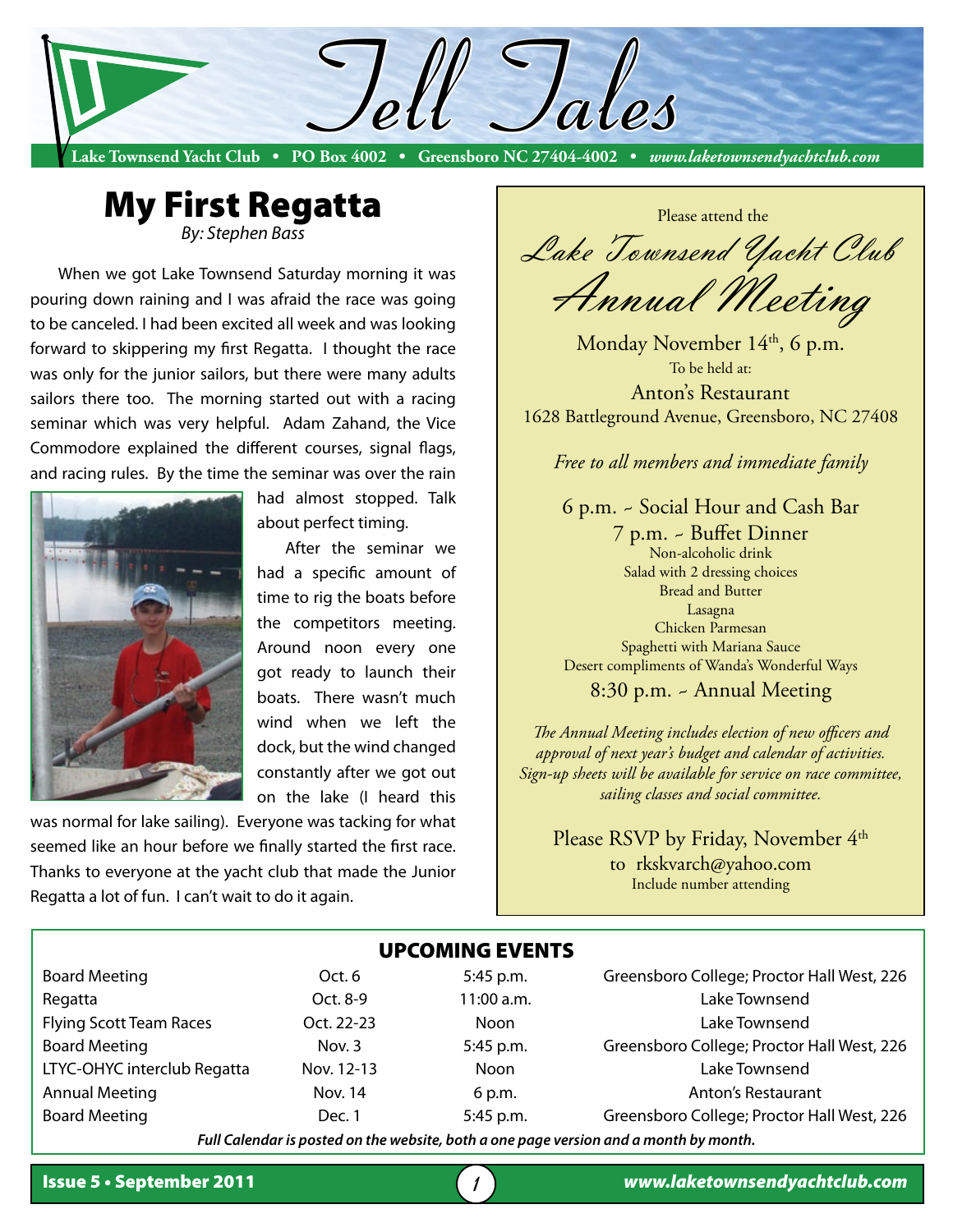### Junior Sailing 2011 *by Bill Young*

The summer of 2011 was the biggest yet for LTYC Junior Sailing classes, with 34 sailors total in the three 6-day sessions. This is the first year we've run three sessions; in the past we've had two, but despite increasing our capacity we still had a waiting list for each session.

 David Duff and George Bageant were once again lead instructors for the June and July sessions, respectively, and Bill Young took August. The club is very fortunate to have members like David, George, and Hudson Barker (who once again assisted David) share their time and expertise with the juniors year after year. This year we had two excellent firsttime assistants: Dale Wright and new member Eric Crouse. We're very grateful for their help, and are happy to welcome new teachers. By the way, for anyone who's interested, being an assistant is a great way to learn how the junior classes run, and to prepare yourself to be a lead instructor.

Boy Scout merit badge counselor David Duff signed off four Boy Scouts this summer for their Sailing merit badge, which they earned by completing our Junior Sailing course. We will continue to be maintain a relationship with the area Boy Scout and Girl Scout leadership to encourage their participation in our classes.

 The junior season ended with the Junior Regatta, in which four of our junior sailors competed. Adam Zahand held a clinic on racing basics before the regatta, and Phil Andrews assisted the juniors on the water by sailing with them. The sailors and the race committee both found this to be very helpful—thanks, Phil! Thanks also to PRO John Hemphill and to the seven others who served on RC.

 In addition to expanding from two sessions to three, LTYC Junior Sailing this summer began efforts to include in our program "non-traditional sailors"—kids who might not otherwise have considered learning to sail, or who might not be able to afford the classes even if they were interested. Specifically, we reached out to the Boys and Girls Clubs and to Foster Friends of North Carolina, offering (with the Board's approval) free tuition to three kids (one per session). Unfortunately, neither of these organizations was able to identify a child to take us up on our offer this year. We will continue to be in touch with these organizations and others like them as we try to make this great learning experience available to a broader spectrum of kids.

 Education Chairman Russ Dorrell has big plans for LTYC sailing education for the coming year, including expanding to a total of seven Junior classes. Among other things this means there will an opportunity, and a need, for more Junior Sailing instructors and assistants. If you ever thought you might have an interest, now's the time to act on it! Please let Junior Sailing director Bill Young know if you're interested in teaching or in assisting in a junior class, and we'll sign you up.

We're also excited about LTYC's interest in forming high school sailing clubs, another initiative spearheaded by Russ Dorrell. This would provide a natural avenue for LTYC junior sailing graduates to refine their skills and maintain their interest in sailing.

Once again, thanks to all who gave their time and expertise to make this a very successful season for LTYC Junior Sailing.

## Dave Perry's Racing Rules Quiz

*US SAILING* has partnered with Dave Perry to provide our members with great membership discounts on educational sailing publications, including *Dave Perry's 100 Best Racing Rules Quizzes.*

QUIZ: Boat S and P, two close-hauled dinghies, are approaching each other on a collision course in medium breeze. P fails to keep clear and S bears away to pass astern of P. As she passes astern of P, S accidentally hits the starboard corner of P's transom, putting a small crack in S's bow and a 12 inch scratch along her starboard bow. She is safely able to continue in the race. P immediately does a Two-Turns Penalty and protests S. You are on the protest committee; how would you decide this?

Answer: Boat S is penalized for breaking rule 14, Avoiding Contact. Given that she "accidentally" hit P, the presumption is that it was "reasonably possible" for her to have avoided contact with P had she been more careful. However, S, as a right-of-way boat, cannot be penalized for breaking run 14 unless the contact causes damage or injury to either boat. In this case, S was damaged and therefore she is penalized for breaking rule 14. She could have exonerated herself by doing a Two-Turns Penalty, but she failed to do so leaving disqualification as the only penalty available to the protest committee (rule 64.1(a), Penalties and Exoneration).

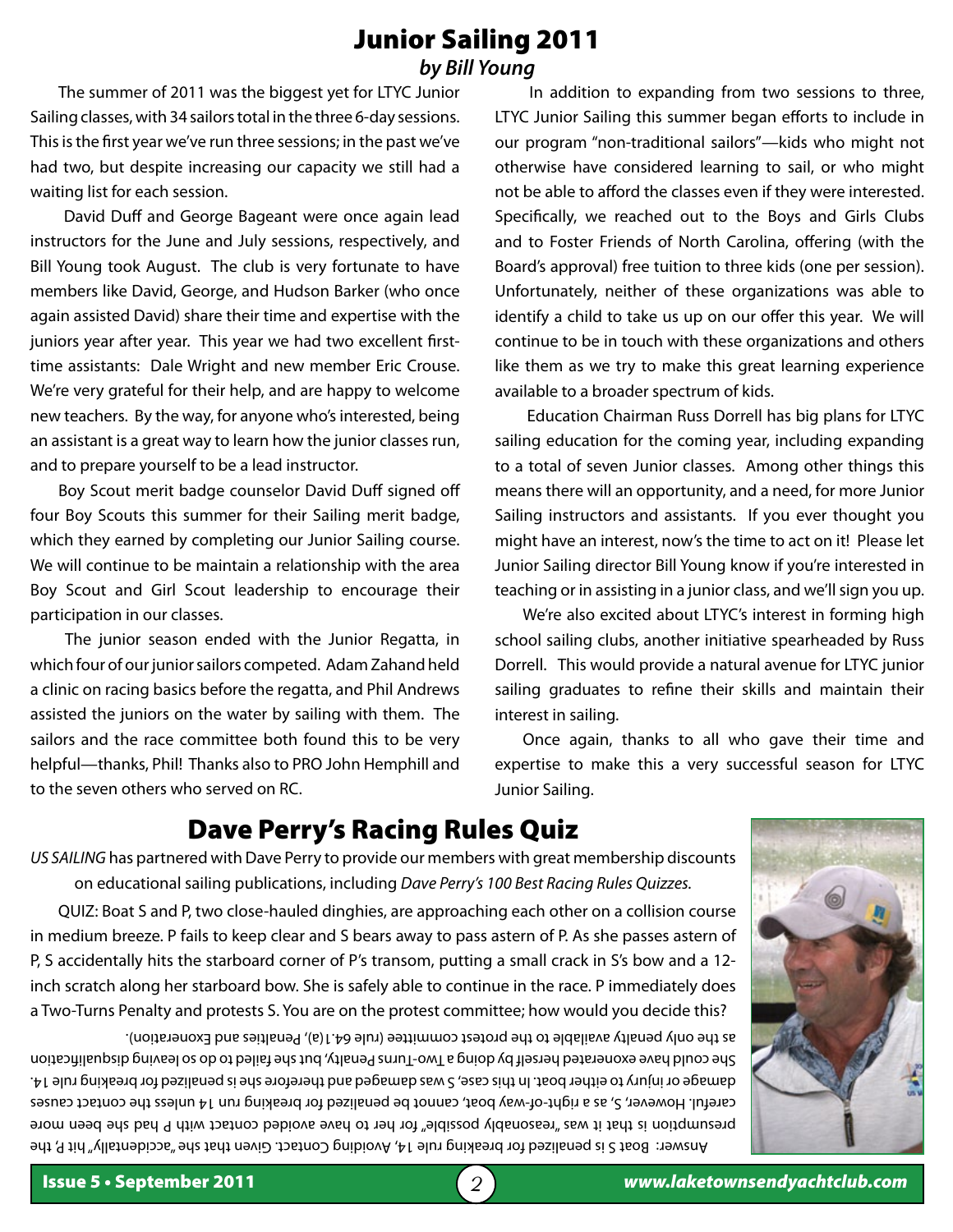# Lake Townsend Club Cruise in BVI – December 3 - 10, 2011

Don't miss this once in a lifetime opportunity to sail BVI at great rates! As each day goes by, the availability of boats decreases and the price increases.

Our crew is so excited to have booked Three Dolphins for our cruise: http://www.moorings.com/vacation-options/ luxury-crewed-yacht-charter/crew-profiles/three-dolphins. This was the right choice for us; but, there are many low cost options available if it is not right for you. For instance, four bare boat charterers could take a Moorings 372 Club (monohull layout shown herein) around the island for six days at a price below \$4000 for the boat, plus provisions, incidentals, and flights. With everything added up,

Notice I said six days. After much study, we reduced the trip by one day and decided to go with The Moorings Signature 4600 Cruise: http://view. vcab.com/?vcabid=nrShnhcScnhele. This is the allinclusive version of sailboat chartering, with all of our food and beverages expertly prepared by trained Chef Maria Grobler. And the boat will be piloted by Captain Karl Smit (when I am not standing at the helm). For four travelers, there was less than a few hundred dollars difference per person difference for an exceptional difference in service and elegance.

that could be around \$1,700/charterer.

Here check out my calculations (remember prices are not guaranteed until payment is made):

We were able to get direct flights from Charlotte to USVI for about \$550/person. Once there, The Moorings will have arranged our water taxi to Tortola and the cab to the marina. Oh my gosh, this is going to be so much fun! Check out our itinerary:

#### **Saturday, December 3**

Arrivals. We should all be in St. Thomas around 1500. I recommend going directly to the ferry.

Folks that are staying in hotel can check-in.

Everybody can use the spa and pool and beach and bar and have a rip roaring good time.



#### **Sunday, December 4**

Attend a morning skipper orientation. Board the boat and have champagne brunch while leaving.

- Sail to The Indians for scuba and/or snorkeling.
- All boats rendezvous at The Bight at Norman Island. Some folks may want to snorkel at Caves.
- We will have cocktails and appetizers on the boat, followed by dinner.

Visit Willy T's famous floating bar and Pirate's Bite.

#### **Monday, December 5**

Breakfast on board.

Sail to Peter Island.

- Some boats with scuba divers may meet at Dead
	- Man's Bay to dive the wreck of the Rhone. (Sail Caribbean Divers is located at The Moorings base and can arrange a rendezvous dive. They also offer a Discover Scuba, an introduction to scuba diving.)
- I would prefer to go to Great Harbor, Peter Island, Buttonwood Bay to snorkel around the marvelous coral and sea fans.

Lunch at Peter Island.

Sail to Cooper Island.

Some folks may grab a mooring at Cooper Island Beach Club for dinner.

- I would like to snorkel before cocktails and appetizers at Manchioneel Bay snorkeling southwest from Club's dinghy docks.
- Dinner and a recovery evening aboard the boat. Poker anyone?

#### **Tuesday, December 6**

- Breakfast on board for us. Morning snorkeling at Cistern Point.
- Sail to the famous The Baths on Virgin Gorda and anchor for the day. Snorkel The Baths and Devil's Bay
- Those that are not snorkeling may want to do some shopping in Spanish Town.

We will have lunch, cocktails and appetizers, and dinner here. This is the home of the Bitter End Yacht Club and several fine

bars and restaurants. (Some boats may stay here.)

If it is not too much trouble, take an evening sail (before dark) to Trellis Bay and go to The Last Resort for entertainment. *Continued on page 4*

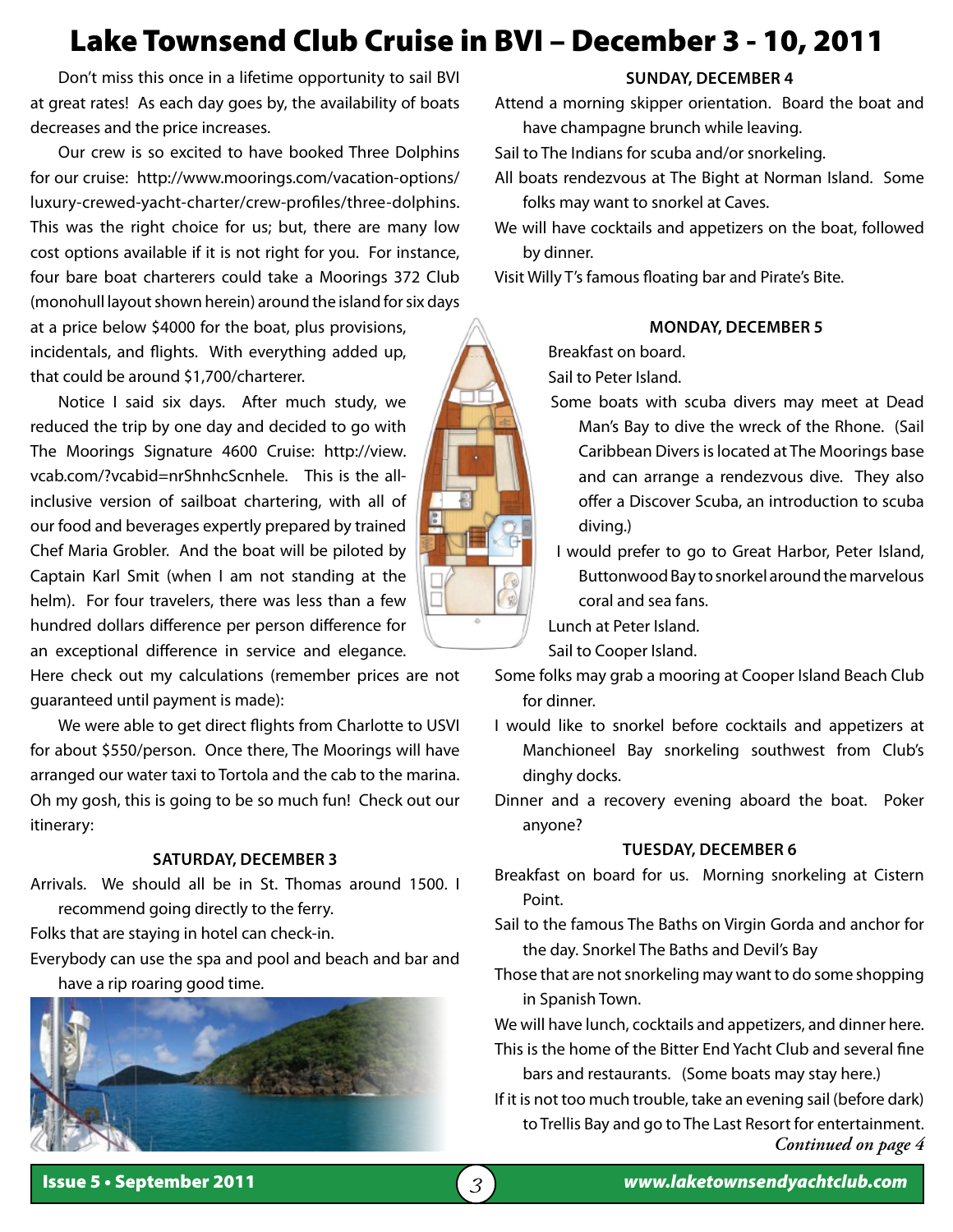#### **Wednesday, December 7**

- Late morning brunch in Trellis Bay followed by a sail to Monkey Point .
- Prepare for a wonderful day of fun and sun on the beach. GREAT SNORKELING.
- Before cocktails and appetizers, sail to White Bay, Jost Van Dyke.
- Dinner then bars = Soggy Dollar, One Love, etc.

#### **Thursday, December 8**

Morning sail to Sandy Pit or Green Cay for more snorkeling. Champagne brunch.

Lounging in beautiful BVI. Toys, diving, whatever.

Leave before cocktails and appetizers to Soper's Hole area and anchor. (Or romantic suggestions by crew.)

Dinner.

This could be another night of just hanging out under the stars. Full bar.

Last night on the boat.



#### **Friday, December 9**

Big celebration breakfast! Sail back to the Charter base. Tip crew. We are going to have lovely rooms at The Moorings. Dinner recommended at Jolly Rogers. Pusser's bar for drinks.

#### **Saturday, December 10**

After breakfast we will head to the ferry for the hour run back to USVI.

Duty free liquor purchases.

Lunch in USVI.

Come on guys, what are you waiting for? Please call Barbara Daetwyler today and book your cruise. The more the merrier!

Barbara Daetwyler, CTC 888-703-3173 (Option 1, Option 4, Option 4) Tui Marine Group & Incentive Sales 93 North Park Place Blvd Clearwater, FL 33759 bdaetwyler@mooringsnet.com

| Trip to BVI – Bareboat vs. Fully Crewed |      |                 |     |               |      |               |    |               |
|-----------------------------------------|------|-----------------|-----|---------------|------|---------------|----|---------------|
|                                         |      | <b>Bareboat</b> |     |               |      | <b>Crewed</b> |    |               |
| Description                             | Days | Qty             |     | <b>Amount</b> | Days | Qty           |    | <b>Amount</b> |
| Sunsail 444/4/4 Prem Pins               | 5    |                 |     | \$4.950.00    | 5    |               | s. | 8,750.00      |
| Tр                                      |      | 10%             | \$. | 495.00        |      | 10%           | S  | 875.00        |
| <b>Estimate for Food</b>                |      |                 |     |               |      |               |    |               |
| Provisions for Boat                     |      |                 | S   | 983.00        |      |               | Ś  |               |
| <b>Eating and Drinking on Land</b>      |      |                 | Ś   | 960.00        |      |               | S  | 360.00        |
| Damage Waiver>=44'+Cats-LowDed          | 5    |                 | S   | 295.00        | 5    |               | Ś  |               |
| Sunsail Care Plan                       |      |                 | Ŝ   | 399.80        |      |               | S  | 399.80        |
| VISAR Contribution                      |      |                 | Ŝ   | 8.00          | 1    |               | S  | 8.00          |
| <b>Skipper</b>                          | 5    |                 | S   | 925.00        | 5    |               | S  |               |
| <b>Skipper/Crew Provisioning</b>        | 5    |                 | S   | 145.00        | 5    |               | S  |               |
| Fuel Charge >=44' and Cats              |      |                 | Ś   | 150.00        |      |               | Ś  |               |
| <b>Olympic Donation</b>                 | 1    |                 | Ś   | 4.00          | 1    |               | S  | 4.00          |
| <b>Tortola Roundirip Transfers</b>      |      |                 | Ś   | 60.00         |      |               | S  | 60.00         |
| Ferry/Taxi STT-TOR Adult O/Way          | 1    |                 | Ś   | 80.00         | 1    |               | S  | 80.00         |
| Ferry/Taxi TOR-STT Adult O/Way          | 1    |                 | Ś   | 80.00         | 1    |               | Ś  | 80.00         |
| <b>BVI National Parks Permit</b>        |      |                 | Ŝ   | 25.00         |      |               | Ś  | 25.00         |
| Mariner Garden View                     | 1    |                 | Ŝ   | 187.00        | 1    |               | Ś. | 187.00        |
| Mariner Garden View                     |      |                 | Ś   | 187.00        |      |               | S  | 187.00        |
| Mariner Marina View                     |      |                 | S   | 211.00        | 1    |               | S  | 211.00        |
| Mariner Marina View                     | 1    |                 | Ś   | 211.00        |      | 2             | Ś  | 211.00        |
| <b>BVI Cruising Tax - Winter</b>        | 5    | 4               | \$. | 40.00         | 5    | 4             | S  | 40.00         |
| <b>Total Amount</b>                     |      |                 |     | \$10,395.80   |      |               |    | \$11,477.80   |

# **Be a Fan on Facebook**

**LTYC** has a Facebook page. If you want to keep up with what is happening at LTYC, what other club members think about You Make the Call or LTYC Trivia, become a Fan. Help promote our club in the region.

ake Townsend Yacht Club

**AT Les**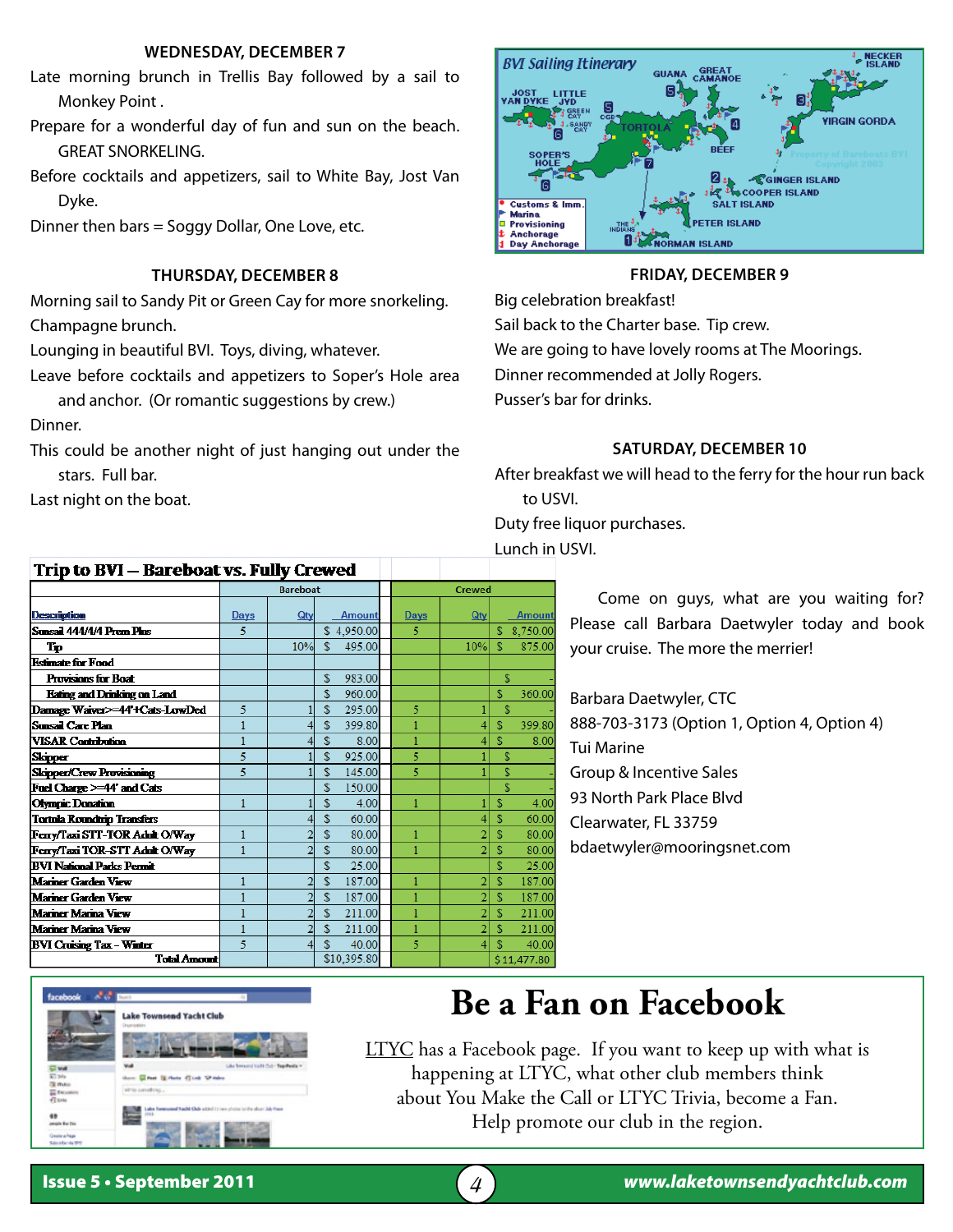|                      | Month: Sept            |                    |           |                    |                                                 |                              |       |           |                        |                                                 |                               |    |      |                        |                             |                              |                    |               |
|----------------------|------------------------|--------------------|-----------|--------------------|-------------------------------------------------|------------------------------|-------|-----------|------------------------|-------------------------------------------------|-------------------------------|----|------|------------------------|-----------------------------|------------------------------|--------------------|---------------|
|                      | Fleet: FSCT            |                    |           |                    | Race <sub>1</sub>                               |                              |       |           |                        | Race <sub>2</sub>                               |                               |    |      |                        | Race <sub>3</sub>           |                              |                    |               |
|                      |                        |                    |           |                    | Avg. Windspeed (kts):<br><b>Beaufort Scale:</b> | 2.5<br>H                     |       |           |                        | Avg. Windspeed (kts):<br><b>Beaufort Scale:</b> | 2.5                           |    |      | Avg. Windspeed (kts):  | <b>Beaufort Scale:</b>      | 2.5<br>H                     |                    |               |
|                      |                        |                    |           |                    | Clock Start Time:                               | 12:23:00                     |       |           |                        | <b>Clock Start Time:</b>                        | 13:40:00                      |    |      |                        | Clock Start Time:           | 14:44:00                     |                    |               |
| Skipper:             | Crew:                  | Designation        | Mind<br>놎 | <b>Finish Time</b> | Corrected<br><b>Time(m)</b>                     | Corrected<br>Position        | Score | Mind<br>놎 | <b>Finish Time</b>     | Corrected<br><b>Time(m)</b>                     | Corrected<br>Position         |    | ᆃ    | Score Wind Finish Time | Corrected<br><b>Time(m)</b> | Corrected<br>Position        | <b>Score Month</b> | Totals        |
| Hoffman, Bob         | <b>Hudson Barker</b>   | FSCT-3853          | 12.1      | 12:58:06           | 138.11                                          |                              | н     | 12.1      | 14:16:56               | 40.10                                           |                               | н  | 1726 | 15:17:49               | 36.72                       |                              | ä                  | æ             |
| Bews, Tom            | <b>Bob Darby</b>       | FSCT-2680          | 176       | 13:01:12           | 41.48                                           | <b>O</b>                     | ы     | 125       | 14:19:59               | 43.41                                           |                               | œ  | 176  | 15:13:18               | 31.81                       |                              | Ħ                  | 26            |
| Hemphill, John       | <b>David Duff</b>      | FSCT-4043          | 32.       | 13:04:48           | 45.39                                           |                              | œ     | 12.1      | 14:22:52               | 46.54                                           |                               | ч  | 176  | 15:13:08               | 31.63                       |                              | 2                  | 25            |
| Heine, Uwe           | Nancy Collins          | FSCT-3801          | 32.       | 12:58:32           | 38.58                                           |                              | ω     | 52.1      | 14:16:12               | 39.31                                           |                               | Z  |      | SNO                    |                             | 능                            | Σ                  | a             |
| Gunn, Starling       | <b>Kris VonFricken</b> | FSCT-1104          | 32.       | 12:55:11           | <b>PO.PE</b>                                    |                              | ដ     | 125       | 14:22:53               | 46.56                                           |                               | e  |      | DNS                    |                             | 능                            | z                  | ಜ             |
| Raper, Steve         | Dan Shaw               | FSCT-405:          | 32.       | 13:04:52           | 45.46                                           |                              | S     | 12.1      | 14:17:56               | 41.19                                           |                               | 능  |      | SNO                    |                             | 능                            | Z                  | 17            |
| Grossie, Bill        | Sonja Hughes           | FSCT-2110          | 32.       | 13:07:17           | 48.08                                           | ៩                            | w     | 52.1      | 14:19:56               | 43.36                                           |                               | ه  |      | SNO                    |                             | 능                            |                    | ጜ             |
| Moates, Bob          | <b>Carol Moates</b>    | FSCT-2595          | 176       | 12:58:27           | 38.38                                           |                              | 5     |           | <b>SNG</b>             |                                                 | 5                             |    |      | DNS                    |                             | 능                            |                    | 岩             |
| Wroblewski, Joe      | Gen Wroblewski         | FSCT-5452          | 52.1      | 13:00:59           | 41.24                                           | <b>UT</b>                    | œ     |           | DNE                    |                                                 | ā                             |    |      | SNO                    |                             | 능                            |                    | 局             |
| Connelly, Rick       | Bill Byrd              | FSCT-1939          | 176       | 13:05:48           | 46.47                                           | ۱O                           | ₽     | 1726      | 14:23:32               | 47.27                                           |                               |    |      | <b>DNS</b>             |                             |                              |                    | ∺             |
|                      | Fleet: Mono            |                    |           |                    | Race 1                                          |                              |       |           |                        | Race <sub>2</sub>                               |                               |    |      |                        | Race 3                      |                              |                    |               |
|                      |                        |                    |           |                    | Avg. Windspeed (kts):                           | 2.5                          |       |           |                        | Avg. Windspeed (kts):                           | 2.5                           |    |      |                        | Avg. Windspeed (kts):       | ςz                           |                    |               |
|                      |                        |                    |           |                    | <b>Beaufort Scale:</b>                          | H                            |       |           |                        | <b>Beaufort Scale:</b>                          | ۳                             |    |      |                        | <b>Beaufort Scale:</b>      | ×                            |                    |               |
|                      |                        |                    |           |                    | Clock Start Time:                               | 12:23:00                     |       |           |                        | <b>Clock Start Time:</b>                        | 13:40:00                      |    |      |                        | <b>Clock Start Time:</b>    | 14:44:00                     |                    |               |
| Skipper:             | Crew:                  | <b>Designation</b> | 볹         | Wind Finish Time   | Corrected<br><u>Lime(m)</u>                     | Corrected<br><b>Position</b> |       | 볹         | Score Wind Finish Time | Corrected<br><u>Lime (m)</u>                    | Corrected<br><b>Post</b><br>Ë |    | 青    | Score Wind Finish Time | Corrected<br><u>Time(m)</u> | Corrected<br><b>Position</b> | Score Month        | <b>Lotals</b> |
| Andrews, Phil        |                        | LASE-185542        | 93.7      | 12:59:57           | 39.43                                           |                              | ä     | 93,7      | 14:17:12               | 39.70                                           |                               | ä  |      | <b>DNS</b>             |                             |                              |                    | Z             |
| Taylor, Alan         | <b>Craig Dunton</b>    | 0515-WW            | 6726      | 13:03:00           | 43.06                                           |                              | œ     | 6726      | 14:17:53               | 40.78                                           |                               | ها |      | 뫃                      |                             |                              | یم                 | 5             |
| Jones, Steve         |                        | LASE-98112         | 53,7      | 13:06:15           | 46.16                                           |                              | ø     | 93,7      | 14:18:55               | 41.53                                           |                               | 8  |      | 몱                      |                             |                              | Z                  |               |
| Bass, Stephen        |                        | AQFN-              | 106.4     | 13:08:35           | 42.84                                           |                              | φ     |           | š                      |                                                 |                               | ζ  |      | 뫃                      |                             |                              | دە                 |               |
| Raper, David         | Rachel Skvarch         | TNZ16-1595         | 46        | 13:15:44           | 54.36                                           |                              | æ.    | 46        | 14:26:10               | 47.59                                           |                               | ↵  |      | DNS                    |                             |                              | $\overline{ }$     | ಸ ಜ ಜ         |
| Warren, Ken          | Wendy Cecil            | 01-10386           | 92.6      | 13:04:52           | 45.23                                           |                              | ы     |           | SNO                    |                                                 |                               | ىم |      | <b>DINS</b>            |                             |                              |                    | Ħ             |
| Andrews, Gavin       |                        | LASE-              | 53.7      | 13:07:19           | 47.30                                           |                              | U     |           | 뫃                      |                                                 |                               | N  |      | <b>DNS</b>             |                             |                              |                    |               |
| Bass, Bob            | Sharon Bass            | HLR14-             | 113.3     | 13:26:23           | 55.94                                           | OO                           | ω     |           | DNS                    |                                                 |                               |    |      | <b>DINS</b>            |                             |                              |                    |               |
|                      |                        |                    |           |                    |                                                 |                              |       |           |                        |                                                 |                               |    |      |                        |                             |                              |                    |               |
| Race Committee: *RC* |                        |                    |           |                    |                                                 |                              |       |           |                        |                                                 |                               |    |      |                        |                             |                              |                    |               |

Jones, Wayne<br>Young, David<br>Young, Kim<br>Zahand, Adam Dorrell, Russ<br>Heine, Hans

**Have ideas, articles, photos or contributions for inclusion in the newsletter? Send them to** *newsletter@laketownsendyachtclub.com*.

# Locale: LTYC Series: Saturday Series, 2011

race Results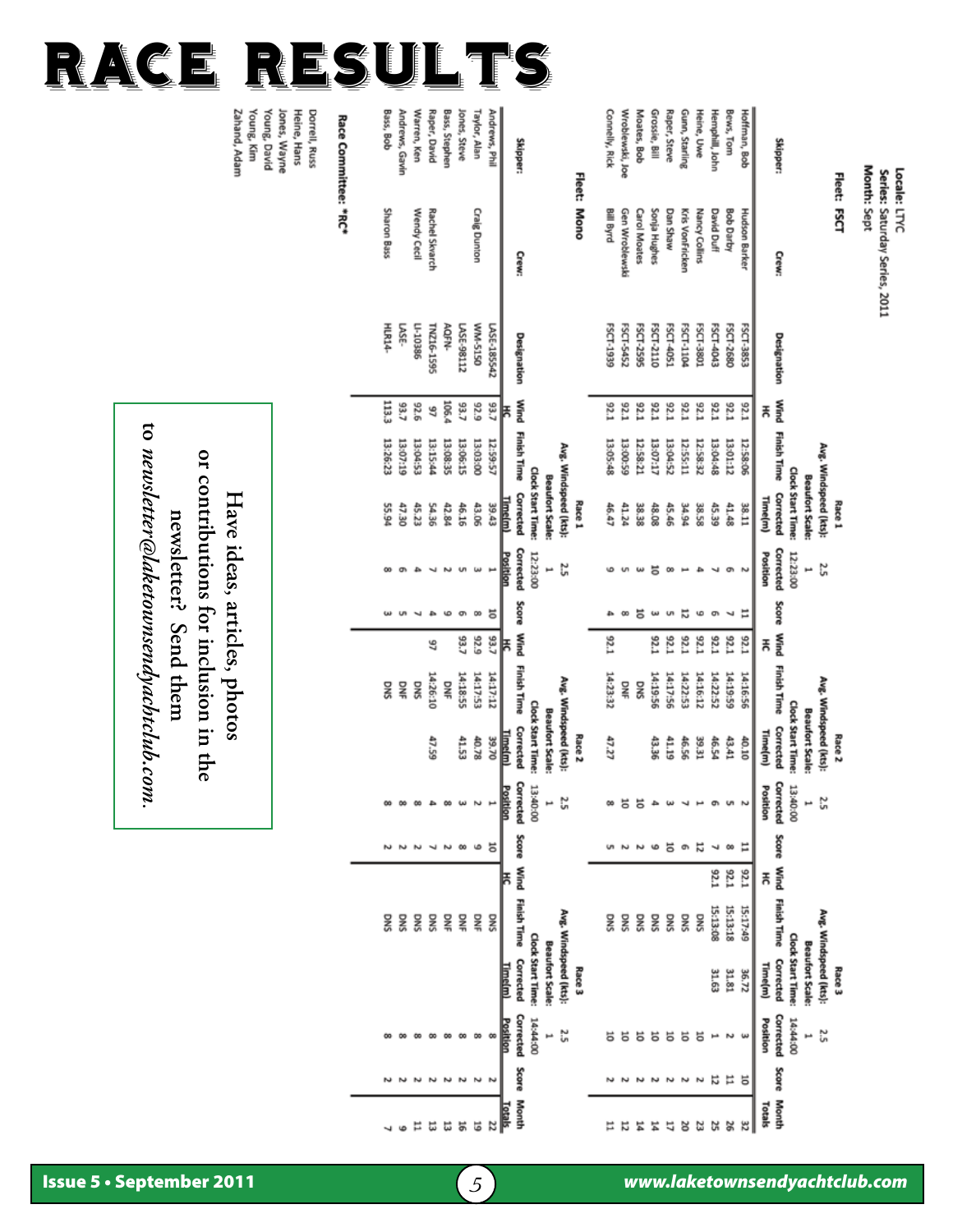an indication of your intentions. If you need crew, want to crew, would like to help with the social, or have some other creative idea, just list it in the Scratch Sheet. The Scratch sheet is available from the home page or the LTYC Website. moments to step through the different Scratch Sheets and let us know to expect you. Don' worry about last minute change of plans, Scratch Sheets are only year, LTYC set up a Scratch Sheet in Google documents for its events. It was a good move. If you expect to be at some of our upcoming events, take a few to signing up, Scratch Sheets give a good indicate of who is thinking about going to an event. It helps the organizers plan and prepare for the event. Last year, LTYC set up a Scratch Sheet in Google documents for its events. It was a good move. If you expect to be at some of our upcoming events, take a few to signing up, Scratch Sheets give a good indicate of who is thinking about going to an event. It helps the organizers plan and prepare for the event. Last Sheet. The Scratch sheet is available from the home page or the LTYC Website. an indication of your intentions. If you need crew, want to crew, would like to help with the social, or have some other creative idea, just list it in the Scratch moments to step through the different Scratch Sheets and let us know to expect you. Don' worry about last minute change of plans, Scratch Sheets are only A few years back, big regattas started posting scratch sheets on the internet to drum up interest and promote participation. As there is typically no cost A few years back, big regattas started posting scratch sheets on the internet to drum up interest and promote participation. As there is typically no cost

**What's a Scratch Sheet?** 

| Series:<br>Mono<br>Mono<br>Multi<br>Multi<br>FSCT<br><u>rsc</u><br>Mono<br>Mono<br>Mono<br>Mono<br>Mono<br>Mono<br>Mono<br>Mono<br>Mono<br>Mono<br>Multi<br>Multi<br>Club:<br>Rσ<br>Ŗά<br>RSCT<br>FSCT<br>Mono<br>Multi<br>Multi<br>š<br>Š<br>ŠCT<br>ξś<br>ŠCT<br>ξćτ<br>Fleet<br>ΕŠ<br>š<br>ŠCT<br>FSCT<br>Saturday Series, 2011<br>Skipper<br>Shuee, Dan<br>Gunn, Starling<br>Bews, Tom<br>Hoffman, Bob<br>Hemphill, John<br>Young, Bill<br>Schwartz, Jim<br>Raper, David<br>Andrews, Phil<br>Taylor, Alan<br>Heffernan, Jim<br>VonFricken, Kris<br>Duff, David<br>Lake Townsend Yacht Club<br>Morris, Steve<br>Skvarch, Rachel<br>Wroblewski, Joe<br>Moates, Bob<br>Grossie, Bill<br>Connelly, Rick<br>Lupton, Fred<br>Raper, Steve<br>Gundlach, Wendel<br>Bass, Bob<br>Andrews, Gavin<br>Duff, David (Capri)<br>Kuzmier, John<br>Bass, Stephen<br><b>Jones, Steve</b><br>Warren, Ken<br>Rasmussen, Joleen<br>Leonard, Phil<br>Armstrong, Tom<br>Rasmussen, Eric<br>Russell, John (4043)<br>Heine, Uwe<br>FSCT-3500<br>FSCT-4043<br>FSCT-3853<br><b>MM-5150</b><br>WF-2458<br>H18-15782<br>FSCT-4051<br>FSCT-4416<br>FSCT-2680<br>FSCT-4043<br>FSCT-3801<br>HLR14-<br>LI-10386<br>ISTP-2450<br>ISTP-235<br>FSCT-2321<br>FSCT-5452<br>FSCT-2595<br>FSCT-2110<br>FSCT-1939<br>FSCT-3638<br>FSCT-1897<br>FSCT-1104<br>LASE-<br>BAHIA-<br>AQFN-<br>LI-12048<br>TNZ16-1585<br>LASE-69511<br>LASE-98112<br>ISTP2-199<br>ISTP-1027<br>CAT142-<br>CAT142-<br>ISTP2-199<br>Boat<br>Race 1<br>할<br>గె<br>గె<br>ω<br>un on<br>4<br>ω<br>o۱<br>Race <sub>2</sub><br>April<br>గౌ గౌ<br>ത ഗ<br>₽<br>ω<br>س<br>o۱<br>Race 3<br>2/0CS<br>2/DNF<br>2/DNS<br>April<br>U1<br>႙<br>콩<br><b>UT</b><br>e<br>┙<br>ō<br>$\rightarrow$<br>↵<br>Race 4<br><b>AeM</b><br>గె<br>콩<br>콩<br>ىئ<br>ম ∞<br>4<br>S<br>ω<br>c<br><sub>መ</sub><br>≏<br>ىئ<br>Race 5<br>SNO/Z<br><b>AeM</b><br>గౌ<br>గె<br>콩<br>4<br><b>un co</b><br>e<br>ω<br>ω<br>o<br>┙<br>Race 6<br>SNO/Z<br>2/DNF<br><b>AeM</b><br>콩<br>콩<br>콩<br>ς,<br>₳<br>g,<br>œ<br>ω<br>₽<br>ō<br>u -<br>Race 7<br>2/DNF<br>ξ<br>R<br>5<br>콩<br>5<br>콩<br>Ħ<br>ىيە<br>$\infty$<br>ë<br>ç<br>4<br>ه<br>ō<br>いら<br>┙<br>Race 8<br>ήul<br>గె<br>5<br>콩<br>5<br>గె<br>ω<br>œ<br>ō<br>س<br>もい<br>ω<br>⊣<br>o۱<br>July<br>Race 9<br>2/DNS<br>$\frac{11}{2000}$<br>ξŚ,<br>5<br>గె<br>g,<br>గె<br>20<br>$\overline{\phantom{a}}$<br>$\pmb{\omega}$<br>س<br>4 W<br>e<br><b>August</b><br>Race 10<br>۶,<br>គ <b>គ</b><br>콩<br>గౌ<br>콩<br>∥ສ<br>$\ddot{\circ}$<br>8<br>4<br>ねい<br>ω<br>ō<br>August August Sept<br>Race 11 Race 12 Race 13<br>2/DNS<br>កី<br>७ 콩 ∞<br>콩<br>5 ನ<br>∥⊼<br>콩<br>ω<br>4<br>٦<br>ō<br>c<br>o<br>2/DNS<br>SNO/2<br>3g<br><b>いのも</b><br>چ ∼ چ<br>ಕ ಕ<br>৸∥স<br>٦<br>G<br>ä<br>5<br>ᆸ<br>e<br>ω<br>$\ddot{ }$<br>S<br>G<br>6<br>$\infty$<br>o<br>Sept<br>Race 14<br>2/DNF<br>2/DNF<br>2/DNS<br>2/DNF<br>2/DNS<br>SNO/Z<br>5<br>H<br>$\overline{5}$<br>ە 5<br>ဖ ဟ<br>თ თ<br>œ<br>Sept<br>Race 15<br>2/DNS<br>2/DNF<br>2/DNS<br>2/DNS<br>2/DNS<br>2/DNS<br>$\frac{20005}{20005}$<br>Z/DNS<br>2/DNF<br>2/DNS<br>2/DNE<br>2/DNS<br>2/DNS<br>$\frac{2}{2}$<br>or<br>$\overline{5}$<br>Total:<br>ढ़ऺ<br>51<br>28<br>ಇ<br>38<br>흢<br>12<br>Z<br>ಜ<br>37<br>ድ<br>55<br>12<br>52<br>5<br>52<br>92<br>9č<br>g<br>8<br>17<br>జ<br>쓃 | 능 |  | ω | ₽ |  |  |  |  |  | FSCT-2680 | Dorrell, Russ (2680) | ESCI |
|---------------------------------------------------------------------------------------------------------------------------------------------------------------------------------------------------------------------------------------------------------------------------------------------------------------------------------------------------------------------------------------------------------------------------------------------------------------------------------------------------------------------------------------------------------------------------------------------------------------------------------------------------------------------------------------------------------------------------------------------------------------------------------------------------------------------------------------------------------------------------------------------------------------------------------------------------------------------------------------------------------------------------------------------------------------------------------------------------------------------------------------------------------------------------------------------------------------------------------------------------------------------------------------------------------------------------------------------------------------------------------------------------------------------------------------------------------------------------------------------------------------------------------------------------------------------------------------------------------------------------------------------------------------------------------------------------------------------------------------------------------------------------------------------------------------------------------------------------------------------------------------------------------------------------------------------------------------------------------------------------------------------------------------------------------------------------------------------------------------------------------------------------------------------------------------------------------------------------------------------------------------------------------------------------------------------------------------------------------------------------------------------------------------------------------------------------------------------------------------------------------------------------------------------------------------------------------------------------------------------------------------------------------------------------------------------------------------------------------------------------------------------------------------------------------------------------------------------------------------------------------------------------------------------------------------------------------------------------------------------------------------------------------------------------------------------------------------------------------------------------------------------------------------------------------------------------------------------------------------------------------------|---|--|---|---|--|--|--|--|--|-----------|----------------------|------|
|                                                                                                                                                                                                                                                                                                                                                                                                                                                                                                                                                                                                                                                                                                                                                                                                                                                                                                                                                                                                                                                                                                                                                                                                                                                                                                                                                                                                                                                                                                                                                                                                                                                                                                                                                                                                                                                                                                                                                                                                                                                                                                                                                                                                                                                                                                                                                                                                                                                                                                                                                                                                                                                                                                                                                                                                                                                                                                                                                                                                                                                                                                                                                                                                                                                               |   |  |   |   |  |  |  |  |  |           |                      |      |
|                                                                                                                                                                                                                                                                                                                                                                                                                                                                                                                                                                                                                                                                                                                                                                                                                                                                                                                                                                                                                                                                                                                                                                                                                                                                                                                                                                                                                                                                                                                                                                                                                                                                                                                                                                                                                                                                                                                                                                                                                                                                                                                                                                                                                                                                                                                                                                                                                                                                                                                                                                                                                                                                                                                                                                                                                                                                                                                                                                                                                                                                                                                                                                                                                                                               |   |  |   |   |  |  |  |  |  |           |                      |      |
|                                                                                                                                                                                                                                                                                                                                                                                                                                                                                                                                                                                                                                                                                                                                                                                                                                                                                                                                                                                                                                                                                                                                                                                                                                                                                                                                                                                                                                                                                                                                                                                                                                                                                                                                                                                                                                                                                                                                                                                                                                                                                                                                                                                                                                                                                                                                                                                                                                                                                                                                                                                                                                                                                                                                                                                                                                                                                                                                                                                                                                                                                                                                                                                                                                                               |   |  |   |   |  |  |  |  |  |           |                      |      |
|                                                                                                                                                                                                                                                                                                                                                                                                                                                                                                                                                                                                                                                                                                                                                                                                                                                                                                                                                                                                                                                                                                                                                                                                                                                                                                                                                                                                                                                                                                                                                                                                                                                                                                                                                                                                                                                                                                                                                                                                                                                                                                                                                                                                                                                                                                                                                                                                                                                                                                                                                                                                                                                                                                                                                                                                                                                                                                                                                                                                                                                                                                                                                                                                                                                               |   |  |   |   |  |  |  |  |  |           |                      |      |
|                                                                                                                                                                                                                                                                                                                                                                                                                                                                                                                                                                                                                                                                                                                                                                                                                                                                                                                                                                                                                                                                                                                                                                                                                                                                                                                                                                                                                                                                                                                                                                                                                                                                                                                                                                                                                                                                                                                                                                                                                                                                                                                                                                                                                                                                                                                                                                                                                                                                                                                                                                                                                                                                                                                                                                                                                                                                                                                                                                                                                                                                                                                                                                                                                                                               |   |  |   |   |  |  |  |  |  |           |                      |      |
|                                                                                                                                                                                                                                                                                                                                                                                                                                                                                                                                                                                                                                                                                                                                                                                                                                                                                                                                                                                                                                                                                                                                                                                                                                                                                                                                                                                                                                                                                                                                                                                                                                                                                                                                                                                                                                                                                                                                                                                                                                                                                                                                                                                                                                                                                                                                                                                                                                                                                                                                                                                                                                                                                                                                                                                                                                                                                                                                                                                                                                                                                                                                                                                                                                                               |   |  |   |   |  |  |  |  |  |           |                      |      |
|                                                                                                                                                                                                                                                                                                                                                                                                                                                                                                                                                                                                                                                                                                                                                                                                                                                                                                                                                                                                                                                                                                                                                                                                                                                                                                                                                                                                                                                                                                                                                                                                                                                                                                                                                                                                                                                                                                                                                                                                                                                                                                                                                                                                                                                                                                                                                                                                                                                                                                                                                                                                                                                                                                                                                                                                                                                                                                                                                                                                                                                                                                                                                                                                                                                               |   |  |   |   |  |  |  |  |  |           |                      |      |
|                                                                                                                                                                                                                                                                                                                                                                                                                                                                                                                                                                                                                                                                                                                                                                                                                                                                                                                                                                                                                                                                                                                                                                                                                                                                                                                                                                                                                                                                                                                                                                                                                                                                                                                                                                                                                                                                                                                                                                                                                                                                                                                                                                                                                                                                                                                                                                                                                                                                                                                                                                                                                                                                                                                                                                                                                                                                                                                                                                                                                                                                                                                                                                                                                                                               |   |  |   |   |  |  |  |  |  |           |                      |      |
|                                                                                                                                                                                                                                                                                                                                                                                                                                                                                                                                                                                                                                                                                                                                                                                                                                                                                                                                                                                                                                                                                                                                                                                                                                                                                                                                                                                                                                                                                                                                                                                                                                                                                                                                                                                                                                                                                                                                                                                                                                                                                                                                                                                                                                                                                                                                                                                                                                                                                                                                                                                                                                                                                                                                                                                                                                                                                                                                                                                                                                                                                                                                                                                                                                                               |   |  |   |   |  |  |  |  |  |           |                      |      |
|                                                                                                                                                                                                                                                                                                                                                                                                                                                                                                                                                                                                                                                                                                                                                                                                                                                                                                                                                                                                                                                                                                                                                                                                                                                                                                                                                                                                                                                                                                                                                                                                                                                                                                                                                                                                                                                                                                                                                                                                                                                                                                                                                                                                                                                                                                                                                                                                                                                                                                                                                                                                                                                                                                                                                                                                                                                                                                                                                                                                                                                                                                                                                                                                                                                               |   |  |   |   |  |  |  |  |  |           |                      |      |
|                                                                                                                                                                                                                                                                                                                                                                                                                                                                                                                                                                                                                                                                                                                                                                                                                                                                                                                                                                                                                                                                                                                                                                                                                                                                                                                                                                                                                                                                                                                                                                                                                                                                                                                                                                                                                                                                                                                                                                                                                                                                                                                                                                                                                                                                                                                                                                                                                                                                                                                                                                                                                                                                                                                                                                                                                                                                                                                                                                                                                                                                                                                                                                                                                                                               |   |  |   |   |  |  |  |  |  |           |                      |      |
|                                                                                                                                                                                                                                                                                                                                                                                                                                                                                                                                                                                                                                                                                                                                                                                                                                                                                                                                                                                                                                                                                                                                                                                                                                                                                                                                                                                                                                                                                                                                                                                                                                                                                                                                                                                                                                                                                                                                                                                                                                                                                                                                                                                                                                                                                                                                                                                                                                                                                                                                                                                                                                                                                                                                                                                                                                                                                                                                                                                                                                                                                                                                                                                                                                                               |   |  |   |   |  |  |  |  |  |           |                      |      |
|                                                                                                                                                                                                                                                                                                                                                                                                                                                                                                                                                                                                                                                                                                                                                                                                                                                                                                                                                                                                                                                                                                                                                                                                                                                                                                                                                                                                                                                                                                                                                                                                                                                                                                                                                                                                                                                                                                                                                                                                                                                                                                                                                                                                                                                                                                                                                                                                                                                                                                                                                                                                                                                                                                                                                                                                                                                                                                                                                                                                                                                                                                                                                                                                                                                               |   |  |   |   |  |  |  |  |  |           |                      |      |
|                                                                                                                                                                                                                                                                                                                                                                                                                                                                                                                                                                                                                                                                                                                                                                                                                                                                                                                                                                                                                                                                                                                                                                                                                                                                                                                                                                                                                                                                                                                                                                                                                                                                                                                                                                                                                                                                                                                                                                                                                                                                                                                                                                                                                                                                                                                                                                                                                                                                                                                                                                                                                                                                                                                                                                                                                                                                                                                                                                                                                                                                                                                                                                                                                                                               |   |  |   |   |  |  |  |  |  |           |                      |      |
|                                                                                                                                                                                                                                                                                                                                                                                                                                                                                                                                                                                                                                                                                                                                                                                                                                                                                                                                                                                                                                                                                                                                                                                                                                                                                                                                                                                                                                                                                                                                                                                                                                                                                                                                                                                                                                                                                                                                                                                                                                                                                                                                                                                                                                                                                                                                                                                                                                                                                                                                                                                                                                                                                                                                                                                                                                                                                                                                                                                                                                                                                                                                                                                                                                                               |   |  |   |   |  |  |  |  |  |           |                      |      |
|                                                                                                                                                                                                                                                                                                                                                                                                                                                                                                                                                                                                                                                                                                                                                                                                                                                                                                                                                                                                                                                                                                                                                                                                                                                                                                                                                                                                                                                                                                                                                                                                                                                                                                                                                                                                                                                                                                                                                                                                                                                                                                                                                                                                                                                                                                                                                                                                                                                                                                                                                                                                                                                                                                                                                                                                                                                                                                                                                                                                                                                                                                                                                                                                                                                               |   |  |   |   |  |  |  |  |  |           |                      |      |
|                                                                                                                                                                                                                                                                                                                                                                                                                                                                                                                                                                                                                                                                                                                                                                                                                                                                                                                                                                                                                                                                                                                                                                                                                                                                                                                                                                                                                                                                                                                                                                                                                                                                                                                                                                                                                                                                                                                                                                                                                                                                                                                                                                                                                                                                                                                                                                                                                                                                                                                                                                                                                                                                                                                                                                                                                                                                                                                                                                                                                                                                                                                                                                                                                                                               |   |  |   |   |  |  |  |  |  |           |                      |      |
|                                                                                                                                                                                                                                                                                                                                                                                                                                                                                                                                                                                                                                                                                                                                                                                                                                                                                                                                                                                                                                                                                                                                                                                                                                                                                                                                                                                                                                                                                                                                                                                                                                                                                                                                                                                                                                                                                                                                                                                                                                                                                                                                                                                                                                                                                                                                                                                                                                                                                                                                                                                                                                                                                                                                                                                                                                                                                                                                                                                                                                                                                                                                                                                                                                                               |   |  |   |   |  |  |  |  |  |           |                      |      |
|                                                                                                                                                                                                                                                                                                                                                                                                                                                                                                                                                                                                                                                                                                                                                                                                                                                                                                                                                                                                                                                                                                                                                                                                                                                                                                                                                                                                                                                                                                                                                                                                                                                                                                                                                                                                                                                                                                                                                                                                                                                                                                                                                                                                                                                                                                                                                                                                                                                                                                                                                                                                                                                                                                                                                                                                                                                                                                                                                                                                                                                                                                                                                                                                                                                               |   |  |   |   |  |  |  |  |  |           |                      |      |
|                                                                                                                                                                                                                                                                                                                                                                                                                                                                                                                                                                                                                                                                                                                                                                                                                                                                                                                                                                                                                                                                                                                                                                                                                                                                                                                                                                                                                                                                                                                                                                                                                                                                                                                                                                                                                                                                                                                                                                                                                                                                                                                                                                                                                                                                                                                                                                                                                                                                                                                                                                                                                                                                                                                                                                                                                                                                                                                                                                                                                                                                                                                                                                                                                                                               |   |  |   |   |  |  |  |  |  |           |                      |      |
|                                                                                                                                                                                                                                                                                                                                                                                                                                                                                                                                                                                                                                                                                                                                                                                                                                                                                                                                                                                                                                                                                                                                                                                                                                                                                                                                                                                                                                                                                                                                                                                                                                                                                                                                                                                                                                                                                                                                                                                                                                                                                                                                                                                                                                                                                                                                                                                                                                                                                                                                                                                                                                                                                                                                                                                                                                                                                                                                                                                                                                                                                                                                                                                                                                                               |   |  |   |   |  |  |  |  |  |           |                      |      |
|                                                                                                                                                                                                                                                                                                                                                                                                                                                                                                                                                                                                                                                                                                                                                                                                                                                                                                                                                                                                                                                                                                                                                                                                                                                                                                                                                                                                                                                                                                                                                                                                                                                                                                                                                                                                                                                                                                                                                                                                                                                                                                                                                                                                                                                                                                                                                                                                                                                                                                                                                                                                                                                                                                                                                                                                                                                                                                                                                                                                                                                                                                                                                                                                                                                               |   |  |   |   |  |  |  |  |  |           |                      |      |
|                                                                                                                                                                                                                                                                                                                                                                                                                                                                                                                                                                                                                                                                                                                                                                                                                                                                                                                                                                                                                                                                                                                                                                                                                                                                                                                                                                                                                                                                                                                                                                                                                                                                                                                                                                                                                                                                                                                                                                                                                                                                                                                                                                                                                                                                                                                                                                                                                                                                                                                                                                                                                                                                                                                                                                                                                                                                                                                                                                                                                                                                                                                                                                                                                                                               |   |  |   |   |  |  |  |  |  |           |                      |      |
|                                                                                                                                                                                                                                                                                                                                                                                                                                                                                                                                                                                                                                                                                                                                                                                                                                                                                                                                                                                                                                                                                                                                                                                                                                                                                                                                                                                                                                                                                                                                                                                                                                                                                                                                                                                                                                                                                                                                                                                                                                                                                                                                                                                                                                                                                                                                                                                                                                                                                                                                                                                                                                                                                                                                                                                                                                                                                                                                                                                                                                                                                                                                                                                                                                                               |   |  |   |   |  |  |  |  |  |           |                      |      |
|                                                                                                                                                                                                                                                                                                                                                                                                                                                                                                                                                                                                                                                                                                                                                                                                                                                                                                                                                                                                                                                                                                                                                                                                                                                                                                                                                                                                                                                                                                                                                                                                                                                                                                                                                                                                                                                                                                                                                                                                                                                                                                                                                                                                                                                                                                                                                                                                                                                                                                                                                                                                                                                                                                                                                                                                                                                                                                                                                                                                                                                                                                                                                                                                                                                               |   |  |   |   |  |  |  |  |  |           |                      |      |
|                                                                                                                                                                                                                                                                                                                                                                                                                                                                                                                                                                                                                                                                                                                                                                                                                                                                                                                                                                                                                                                                                                                                                                                                                                                                                                                                                                                                                                                                                                                                                                                                                                                                                                                                                                                                                                                                                                                                                                                                                                                                                                                                                                                                                                                                                                                                                                                                                                                                                                                                                                                                                                                                                                                                                                                                                                                                                                                                                                                                                                                                                                                                                                                                                                                               |   |  |   |   |  |  |  |  |  |           |                      |      |
|                                                                                                                                                                                                                                                                                                                                                                                                                                                                                                                                                                                                                                                                                                                                                                                                                                                                                                                                                                                                                                                                                                                                                                                                                                                                                                                                                                                                                                                                                                                                                                                                                                                                                                                                                                                                                                                                                                                                                                                                                                                                                                                                                                                                                                                                                                                                                                                                                                                                                                                                                                                                                                                                                                                                                                                                                                                                                                                                                                                                                                                                                                                                                                                                                                                               |   |  |   |   |  |  |  |  |  |           |                      |      |
|                                                                                                                                                                                                                                                                                                                                                                                                                                                                                                                                                                                                                                                                                                                                                                                                                                                                                                                                                                                                                                                                                                                                                                                                                                                                                                                                                                                                                                                                                                                                                                                                                                                                                                                                                                                                                                                                                                                                                                                                                                                                                                                                                                                                                                                                                                                                                                                                                                                                                                                                                                                                                                                                                                                                                                                                                                                                                                                                                                                                                                                                                                                                                                                                                                                               |   |  |   |   |  |  |  |  |  |           |                      |      |
|                                                                                                                                                                                                                                                                                                                                                                                                                                                                                                                                                                                                                                                                                                                                                                                                                                                                                                                                                                                                                                                                                                                                                                                                                                                                                                                                                                                                                                                                                                                                                                                                                                                                                                                                                                                                                                                                                                                                                                                                                                                                                                                                                                                                                                                                                                                                                                                                                                                                                                                                                                                                                                                                                                                                                                                                                                                                                                                                                                                                                                                                                                                                                                                                                                                               |   |  |   |   |  |  |  |  |  |           |                      |      |
|                                                                                                                                                                                                                                                                                                                                                                                                                                                                                                                                                                                                                                                                                                                                                                                                                                                                                                                                                                                                                                                                                                                                                                                                                                                                                                                                                                                                                                                                                                                                                                                                                                                                                                                                                                                                                                                                                                                                                                                                                                                                                                                                                                                                                                                                                                                                                                                                                                                                                                                                                                                                                                                                                                                                                                                                                                                                                                                                                                                                                                                                                                                                                                                                                                                               |   |  |   |   |  |  |  |  |  |           |                      |      |
|                                                                                                                                                                                                                                                                                                                                                                                                                                                                                                                                                                                                                                                                                                                                                                                                                                                                                                                                                                                                                                                                                                                                                                                                                                                                                                                                                                                                                                                                                                                                                                                                                                                                                                                                                                                                                                                                                                                                                                                                                                                                                                                                                                                                                                                                                                                                                                                                                                                                                                                                                                                                                                                                                                                                                                                                                                                                                                                                                                                                                                                                                                                                                                                                                                                               |   |  |   |   |  |  |  |  |  |           |                      |      |
|                                                                                                                                                                                                                                                                                                                                                                                                                                                                                                                                                                                                                                                                                                                                                                                                                                                                                                                                                                                                                                                                                                                                                                                                                                                                                                                                                                                                                                                                                                                                                                                                                                                                                                                                                                                                                                                                                                                                                                                                                                                                                                                                                                                                                                                                                                                                                                                                                                                                                                                                                                                                                                                                                                                                                                                                                                                                                                                                                                                                                                                                                                                                                                                                                                                               |   |  |   |   |  |  |  |  |  |           |                      |      |
|                                                                                                                                                                                                                                                                                                                                                                                                                                                                                                                                                                                                                                                                                                                                                                                                                                                                                                                                                                                                                                                                                                                                                                                                                                                                                                                                                                                                                                                                                                                                                                                                                                                                                                                                                                                                                                                                                                                                                                                                                                                                                                                                                                                                                                                                                                                                                                                                                                                                                                                                                                                                                                                                                                                                                                                                                                                                                                                                                                                                                                                                                                                                                                                                                                                               |   |  |   |   |  |  |  |  |  |           |                      |      |
|                                                                                                                                                                                                                                                                                                                                                                                                                                                                                                                                                                                                                                                                                                                                                                                                                                                                                                                                                                                                                                                                                                                                                                                                                                                                                                                                                                                                                                                                                                                                                                                                                                                                                                                                                                                                                                                                                                                                                                                                                                                                                                                                                                                                                                                                                                                                                                                                                                                                                                                                                                                                                                                                                                                                                                                                                                                                                                                                                                                                                                                                                                                                                                                                                                                               |   |  |   |   |  |  |  |  |  |           |                      |      |
|                                                                                                                                                                                                                                                                                                                                                                                                                                                                                                                                                                                                                                                                                                                                                                                                                                                                                                                                                                                                                                                                                                                                                                                                                                                                                                                                                                                                                                                                                                                                                                                                                                                                                                                                                                                                                                                                                                                                                                                                                                                                                                                                                                                                                                                                                                                                                                                                                                                                                                                                                                                                                                                                                                                                                                                                                                                                                                                                                                                                                                                                                                                                                                                                                                                               |   |  |   |   |  |  |  |  |  |           |                      |      |
|                                                                                                                                                                                                                                                                                                                                                                                                                                                                                                                                                                                                                                                                                                                                                                                                                                                                                                                                                                                                                                                                                                                                                                                                                                                                                                                                                                                                                                                                                                                                                                                                                                                                                                                                                                                                                                                                                                                                                                                                                                                                                                                                                                                                                                                                                                                                                                                                                                                                                                                                                                                                                                                                                                                                                                                                                                                                                                                                                                                                                                                                                                                                                                                                                                                               |   |  |   |   |  |  |  |  |  |           |                      |      |
|                                                                                                                                                                                                                                                                                                                                                                                                                                                                                                                                                                                                                                                                                                                                                                                                                                                                                                                                                                                                                                                                                                                                                                                                                                                                                                                                                                                                                                                                                                                                                                                                                                                                                                                                                                                                                                                                                                                                                                                                                                                                                                                                                                                                                                                                                                                                                                                                                                                                                                                                                                                                                                                                                                                                                                                                                                                                                                                                                                                                                                                                                                                                                                                                                                                               |   |  |   |   |  |  |  |  |  |           |                      |      |
|                                                                                                                                                                                                                                                                                                                                                                                                                                                                                                                                                                                                                                                                                                                                                                                                                                                                                                                                                                                                                                                                                                                                                                                                                                                                                                                                                                                                                                                                                                                                                                                                                                                                                                                                                                                                                                                                                                                                                                                                                                                                                                                                                                                                                                                                                                                                                                                                                                                                                                                                                                                                                                                                                                                                                                                                                                                                                                                                                                                                                                                                                                                                                                                                                                                               |   |  |   |   |  |  |  |  |  |           |                      |      |
|                                                                                                                                                                                                                                                                                                                                                                                                                                                                                                                                                                                                                                                                                                                                                                                                                                                                                                                                                                                                                                                                                                                                                                                                                                                                                                                                                                                                                                                                                                                                                                                                                                                                                                                                                                                                                                                                                                                                                                                                                                                                                                                                                                                                                                                                                                                                                                                                                                                                                                                                                                                                                                                                                                                                                                                                                                                                                                                                                                                                                                                                                                                                                                                                                                                               |   |  |   |   |  |  |  |  |  |           |                      |      |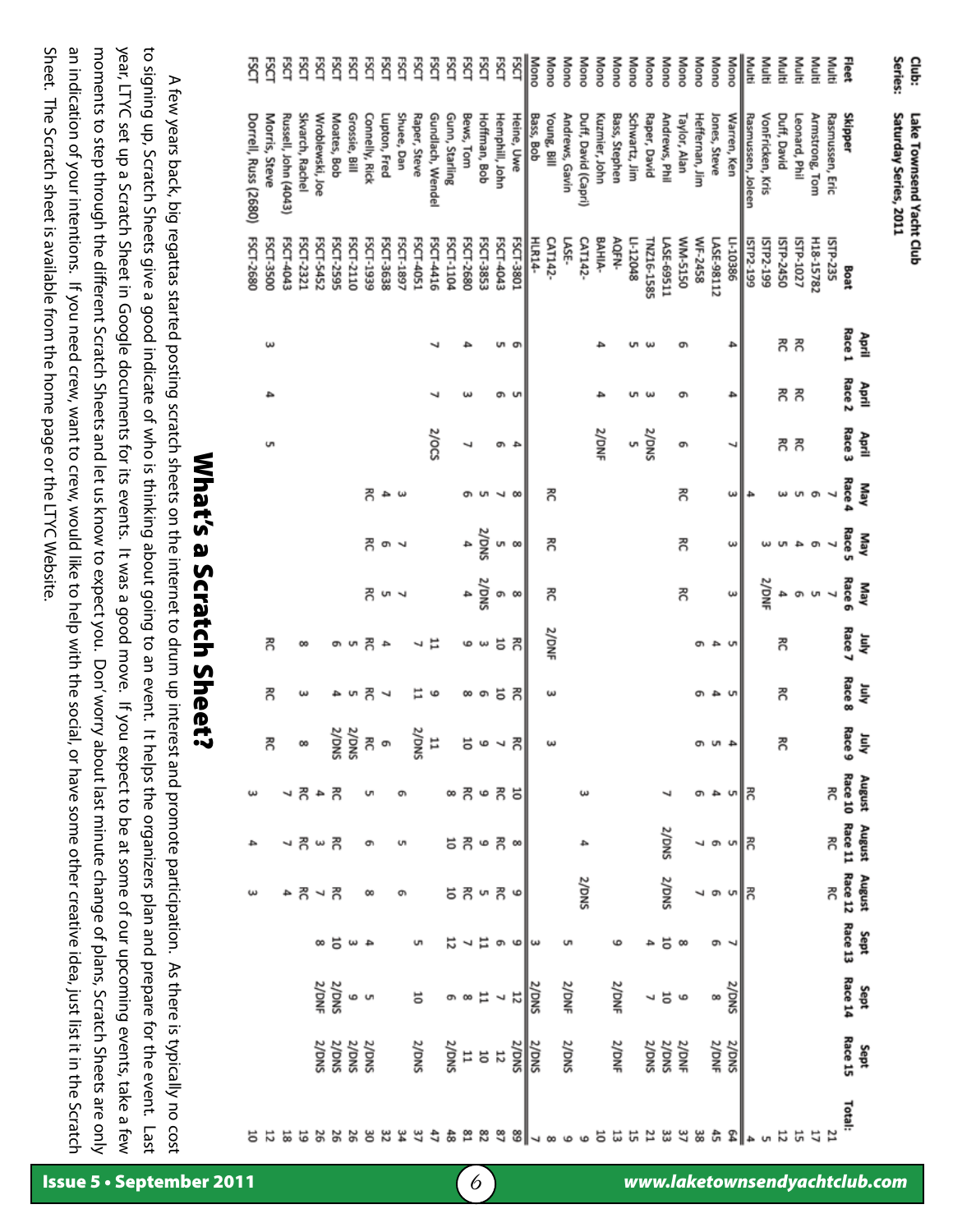| Club:                | Lake Townsend Yacht Club        |                      |    |    |    |       |       |       |       |       |       |    |    |    |      |       |         |
|----------------------|---------------------------------|----------------------|----|----|----|-------|-------|-------|-------|-------|-------|----|----|----|------|-------|---------|
| Series:              | Saturday Series, 2011           |                      |    |    |    |       |       |       |       |       |       |    |    |    |      |       |         |
|                      | Byrd, Bill                      |                      |    |    |    |       |       |       |       |       |       |    |    |    |      |       |         |
| ******************** | Cole, Susan                     | ಕ್ಷೆ ಕೈ              | 5  | 콩  | 콩  | గౌ గౌ | గౌ గౌ | గౌ గౌ |       |       |       |    |    |    |      |       |         |
|                      | Collins, Nancy                  |                      |    |    |    |       |       |       |       |       |       |    |    |    |      |       |         |
|                      | Crouch, Michael                 |                      |    |    |    |       |       |       | గౌ గౌ | గౌ గౌ |       |    |    |    |      |       |         |
|                      | Darby, Bob                      |                      |    |    |    |       |       |       |       |       | 8 R R | గౌ | గౌ | 콩  |      |       |         |
|                      |                                 |                      |    |    |    |       |       |       | గౌ    | గె    |       |    |    |    |      | గౌ    | గె      |
|                      | Dorrell, Russ<br>Gallagher, Dee |                      |    |    |    | 5     | గె    | ႙     |       |       |       |    |    |    | គ គគ |       |         |
|                      | Heine, Hans                     |                      |    |    |    |       |       |       |       |       |       |    |    |    |      | గౌ గౌ | గౌ గౌ   |
|                      |                                 |                      |    |    |    |       |       |       |       |       |       |    |    |    |      |       |         |
|                      | Jones, Wayne<br>Maginnis, Chris |                      | గౌ | గె | గె |       |       |       |       |       |       |    |    |    |      |       |         |
|                      |                                 |                      |    |    |    |       |       |       |       |       |       | గౌ | గౌ | 콩  |      |       |         |
|                      | Mays, Ann<br>Payne, Mark        |                      | 콩  | 콩  | 콩  |       |       |       |       |       |       |    |    |    |      |       |         |
|                      |                                 | ******************** |    |    |    |       |       |       | గౌ    | ె     |       |    |    |    |      |       |         |
|                      | Reppel, Amanda<br>Russell, John |                      | గౌ | గె | సె |       |       |       |       |       | ె     |    |    |    |      |       |         |
|                      | Smoot, Keith                    |                      |    |    |    |       |       |       | 콩     | గౌ    | గౌ    |    |    |    |      |       |         |
|                      | Williams, Alexis                |                      | గౌ | 콩  | 콩  | ႙     | 콩     | ξ     |       |       |       |    |    |    |      |       |         |
|                      | Young, David                    |                      |    |    |    |       |       |       |       |       |       |    |    |    |      |       |         |
|                      | Young, Kim                      |                      |    |    |    |       |       |       |       |       |       |    |    |    | いち ろ | R R R | م یو یو |
|                      | Zahand, Adam                    |                      |    |    |    |       |       |       | ႙     | 종     | 콩     | గౌ | ႙  | గౌ |      |       |         |

# **Commodore: Uwe Heine • 336 585-0951 R •**  Lake Townsend Yacht Club Help Lines Lake Townsend Yacht Club Help Lines

Commodore: Uwe Heine • 336 585-0951 R • heineu@bellsouth.net

heineu@bellsouth.net

Newsletter/Directory: Joleen Rasmussen • 919 732-5410 R • joleenrasmussen@embarqmail.com **Newsletter/Directory: Joleen Rasmussen • 919 732-5410 R •** joleenrasmussen@embarqmail.com **Education: Russell Dorrell • (Rear Commodore) 336 668-7927 R •** sailusna85@bellsouth.net **Education: Russell Dorrell • (Rear Commodore) 336 668-7927 R •** Races: Adam Zahand • (Vice Commodore) 336 543-4942 R • adam  $_2$ zahand@yahoo.com **Races: Adam Zahand • (Vice Commodore) 336 543-4942 R •** Publicity/History: David Young • (Secretary) 336 545-1655 R • dwyoung@triad.rr.com **Publicity/History: David Young • (Secretary) 336 545-1655 R •** Finance: Hudson Barker • (Treasurer) 336 644-1060 R • hudsonbarker@att.net **Finance: Hudson Barker • (Treasurer) 336 644-1060 R •** Mayor's Cup Regatta Bob Hoffman • 336 831-6271 C • <code>bobh9447@aol.com</code> **Mayor's Cup Regatta Bob Hoffman • 336 831-6271 C •** Equipment Keith Smoot • 336 996-6734 R • Gwaihir23@Embarqmail.com **Equipment Keith Smoot • 336 996-6734 R •** Cruising: Nancy Collins-Heine • 336 585-0951 R • heineu@bellsouth.net **Cruising: Nancy Collins-Heine • 336 585-0951 R •** Junior Sailing: Bill Young • 336 292-3102 R • woyoung@triad.r.com **Junior Sailing: Bill Young • 336 292-3102 R •** And Michael V. Crouch • 336 275-3475 R • mcrouch@guilford.edu **And Michael V. Crouch • 336 275-3475 R •** Membership: Steve Raper • Steve.raper@greensboro-nc.gov **Membership: Steve Raper •** Webmaster: Steve Raper • Steve.raper@greensboro-nc.gov **Webmaster: Steve Raper •** Social: Rachel Skvarch . rkskvarch@yahoo.com **Social: Rachel Skvarch •** And Wanda Williams • wkawilliams@juno.com **And Wanda Williams •** Steve.raper@greensboro-nc.gov Steve.raper@greensboro-nc.gov wkawilliams@juno.com rkskvarch@yahoo.com Gwaihir23@Embarqmail.com mcrouch@guilford.edu woyoung@triad.rr.com heineu@bellsouth.net hudsonbarker@att.net adam\_zahand@yahoo.com bobh9447@aol.com dwyoung@triad.rr.com sailusna85@bellsouth.net

Issue 5 • September 2011

7 *www.laketownsendyachtclub.com*